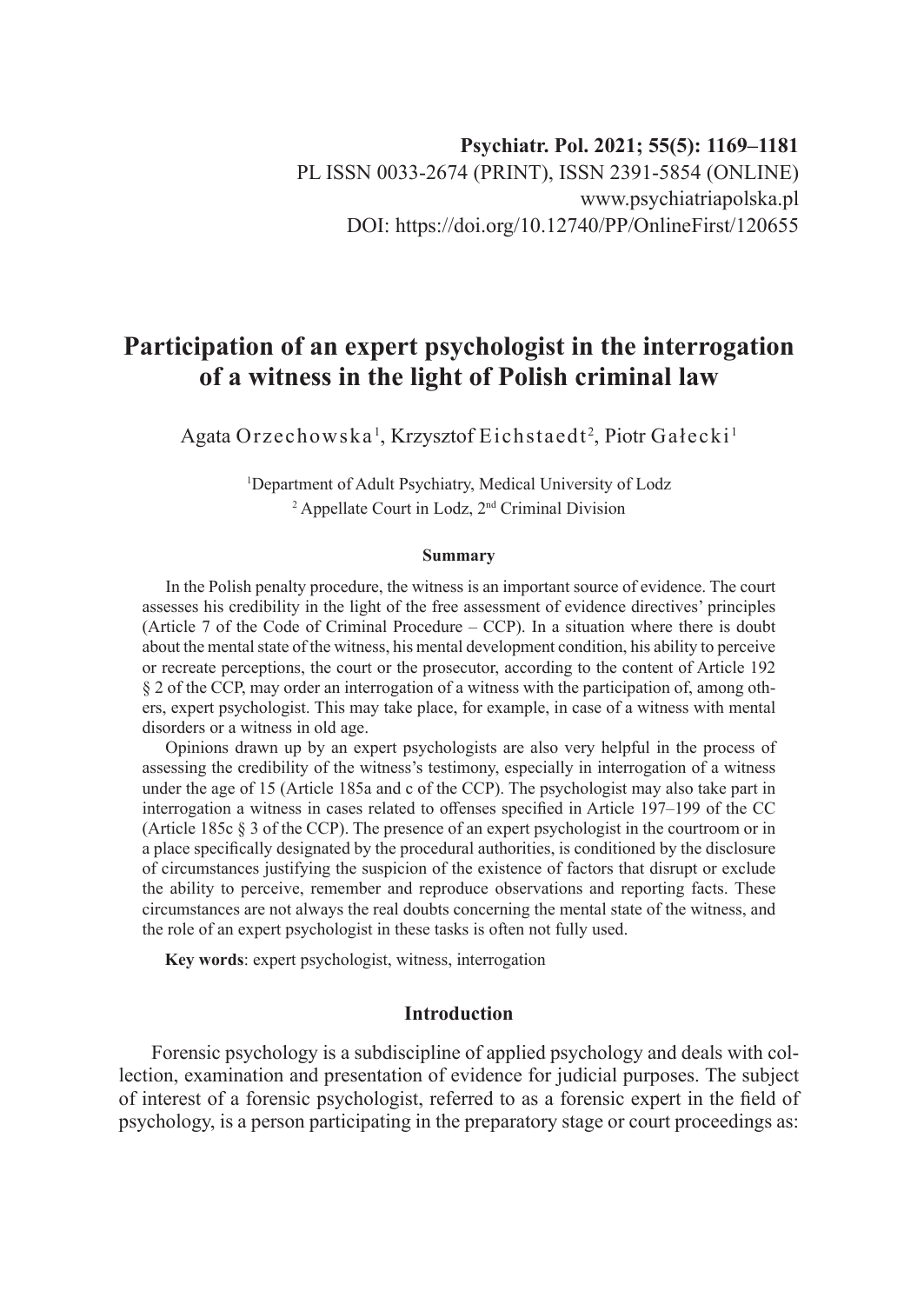(a) a suspected or accused person of a prohibited act; (b) a victim of a crime who is also a witness of the prohibited act; (c) a witness of a prohibited act.

Psychological knowledge from the early nineteenth century was used by German lawyers in criminal cases, seeking for relationship between the value of testimonies and individual characteristics of the interrogated persons. Psychologists first appeared in the courtrooms at the end of the  $19<sup>th</sup>$  century, presenting studies on the dependence of the credibility of testimonies on the mental features of witnesses [1, 2].

The relationship between the value of the evidence obtained as a result of the interrogation and the way in which the procedural act was carried out was clearly noticed in the twentieth century, which brought a broader perspective on the issue of testimonies. Humanization of law and dynamic development of psychology have consolidated the importance of this discipline of science in solving legal problems. Until now, it has influenced the shaping of legal regulations and the state of psychological knowledge of experts [1, 2]. The possibility of interrogation of a witness with the participation of a psychologist is also provided, among others, by German penal procedure [3, 4]. It is also worth mentioning that there is a Child Advocacy Center, which is related to the testimony of children in the USA, and which was created to help children who are victims of sexual and physical abuse. The purpose of the center established in the USA is to create and develop a system for detecting abuse against children and to ensure that they are interrogated in friendly conditions and by persons who have the necessary preparation for it. Psychologists play a significant role during such interrogations [5].

The subject of psychological opinion in criminal matters may be, among others, the analysis of witnesses' testimonies in terms of their evidential value [2, 6]. The role of the psychologist in criminal proceedings in connection with participation in the interrogation is reduced to:

- (1) interrogation of a witness with the participation of a psychologist, regardless of the age of the witness and the alleged act (Article 192 § 2);
- (2) interrogation of the aggrieved party under 15 years of age (Article 185a of the CCP);
- (3) interrogation of a witness under the age of 15 (Article 185b of the CCP)
- (4) interrogation of the victim as a witness, in cases concerning following crimes:
	- a) rape and extortion of sexual activity;
	- b) sexual exploitation of insanity or helplessness;
	- c) sexual exploitation of dependence (Article 185c of the CCP) [7].

The aim of the paper is to acknowledge the need to be aware of each other's competencies and expectations by the procedural bodies and an expert psychologist, and to learn about the possibilities and limitations of expert opinions issued in criminal cases in relation to the psychological assessment of a witness.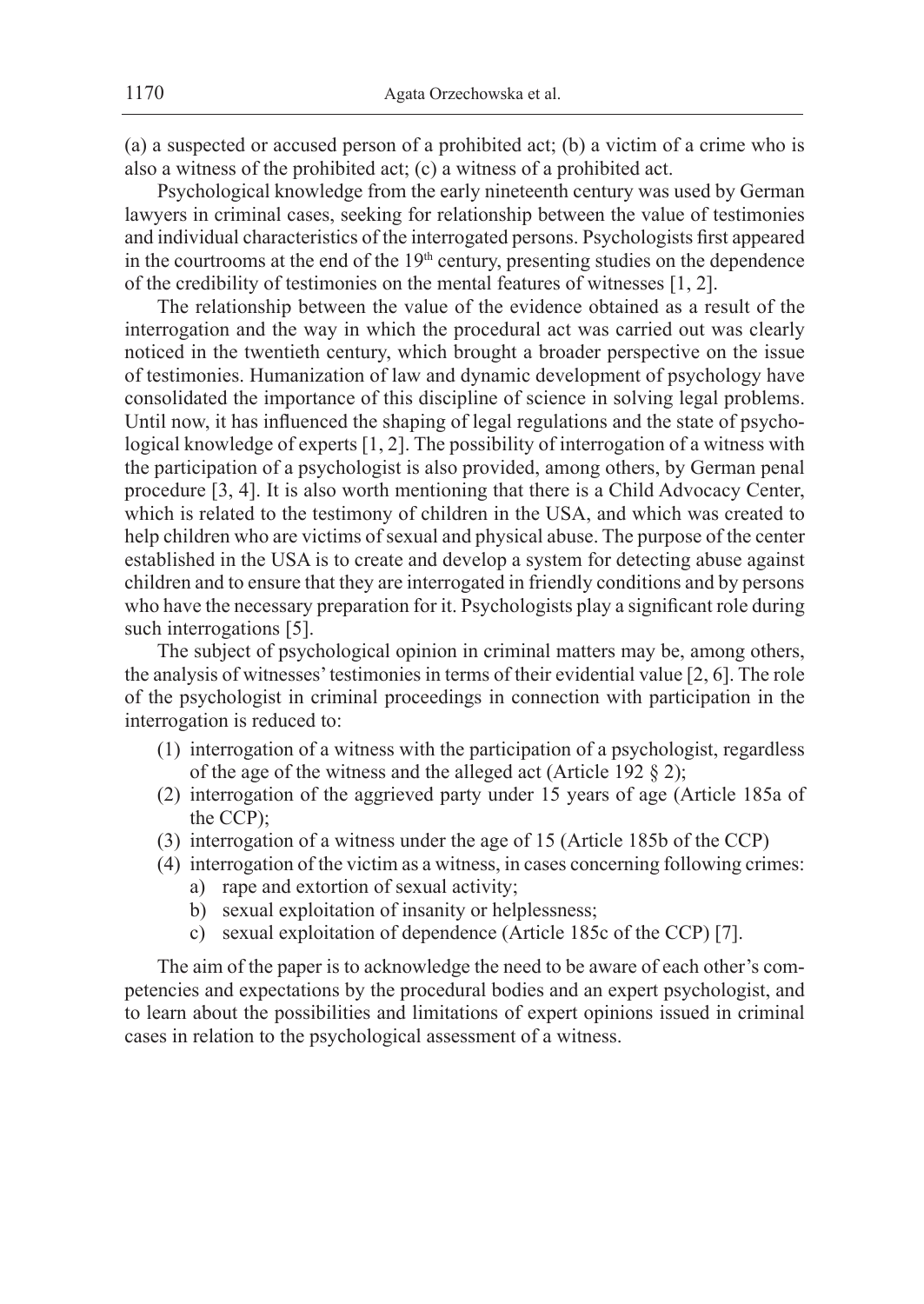# **Premises for interrogation of a witness with the participation of an expert psychologist pursuant to Article 192 § 2 of the CCP**

Interrogation of a witness in the presence of a medical expert or an expert psychologist pursuant to Article 192 § 2 of the CCP does not dependent on the age of the witness. However, to allow the authorized body (at the stage of preparatory proceedings – the prosecutor, and at the stage of court proceedings – the court) ordering interrogation of a witness with the participation of a medical expert or expert psychologist, the following conditions must be met:

- (1) the person being questioned has the status of a witness;
- (2) there are doubts about the mental state, state of mental development, the ability to perceive or reproduce observations of the witness [7].

Interrogation in the presence of a medical expert or an expert psychologist is conditioned by the occurrence of one of the three doubts mentioned above [8].

It is significant that the witness cannot refuse the interrogation with the participation of a medical expert or an expert psychologist. However, he/she may not consent to being subjected to a psychological examination (Article 192 § 4 of the CCP). The witness is not interrogated in the presence of a medical expert or an expert psychologist if the person refused to testify or was released from testimony pursuant to Article 182 § 1 and 2 of the CCP or Article 185 of the CCP (Article 192 § 3 of the CCP) [7].

It is worth remembering that a witness can be subjected to a psychological examination only with his/her consent (Article 192 § 2 of the CCP). In other words, the lack of consent of a witness to subject him/her to a psychological examination will cause that the role of an expert psychologist will be limited only to participation in the interrogation of the witness and on the basis of observations from the interrogation and based on the evidence gathered in a given case, the expert will issue a psychological opinion. When the evidence from interrogation of a witness with the participation of an expert psychologist is admitted by both the prosecutor and the court, very often there is an error resulting from the fact that the expert only takes part in the interrogation of the witness and on this basis, taking into account the evidence collected in the case, issues an opinion, while undoubtedly issuing an opinion, of course, when the witness does not refuse it, should be preceded by psychological examination of the witness.

The scope of work of an expert psychologist is always determined by the court or the prosecutor, formulating the thesis that the expert is obliged to answer in his/ her expert opinion. The task of an expert psychologist is then to prepare an opinion with justification and final conclusions which answers the questions put forward by the principals [6, 7].

In criminal cases, the subject of a psychological opinion is usually the analysis of witnesses' testimonies in terms of their evidential value. This is regulated by the aforementioned provision – Article 192 § 2 of the CCP. This provision, however, does not contain and cannot contain a catalog of symptoms and conditions interfering with the witness's ability to testify, the existence of which could result in obligatory expert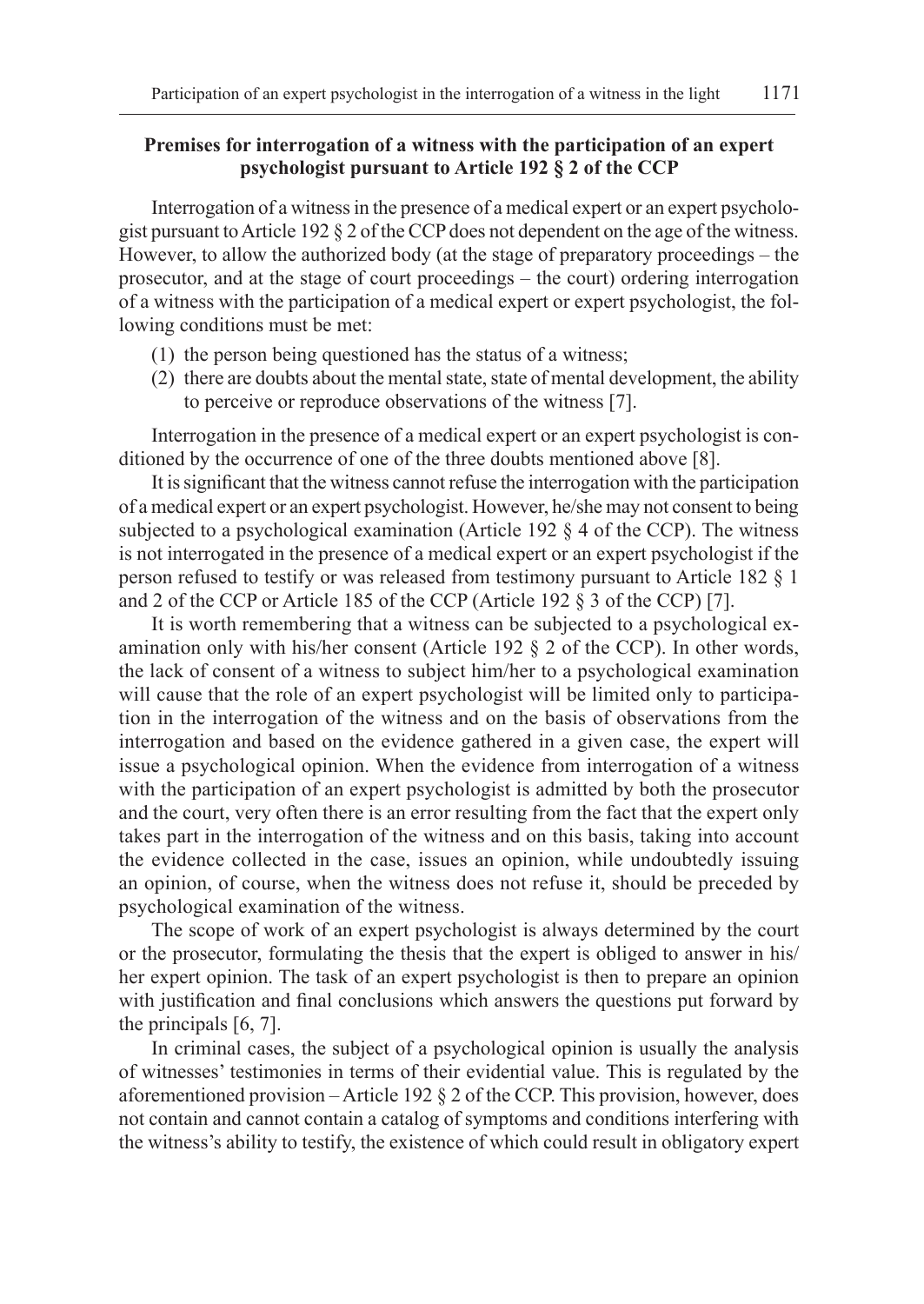participation, which is why in practice there is an expert called also in cases where there is no such need [9].

The very fact of the witness's psychiatric treatment cannot automatically determine the unreliability of his/her testimony, especially in a situation where during the pre-trial psychiatric-psychological examinations there were no symptoms of those disorders that were the cause of hospital treatment, and especially when the expert's opinion does not provide grounds to question the witness's testimony.

The finding of presence of certain mental disorders or addiction does not automatically lead to discrediting the evidential value of the testimony of such a witness. Evidence provided by such witness's testimony is subjected to the same evaluation rules as any evidence in the case, and the value it acquires or loses depends on its logical relation to other evidence [9].

Defining doubts about the mental state of the witness as real and resulting from specific facts may be associated with certain problems. Very often the experts are appointed by the proceeding body in cases when the elderly are to be examined as witnesses. The efficiency of cognitive functions decreases gradually with age, yet it does not mean that in all elderly people they are at a level that excludes the ability to reproduce observations and report facts. If these persons are not in a state disrupting or disabling facts reconstruction, it is not necessary to interrogate them in the presence of an expert [9, 10].

The same applies if a psychologist is required to participate in an interrogation of a witness under the age of 18 (we omit here the obligation to interrogate in the presence of psychologist the victim and the witness who, at the time of the interrogation, were under 15 years of age, resulting from Article 185a and b of the CCP, and also interrogation of a victim as a witness pursuant to Article 185c of the CCP) [7].

Article 192 § 2 of the CCP does not equate doubts about the possibility of perceiving and reproducing observations with the witness's age. Of course, it cannot be ruled out that such a need will arise for various reasons. However, if we have information that a witness at the age of 16 who attends regular school – not school for people with intellectual disabilities – has not suffered head injuries with loss of consciousness, has no serious health problems of a somatic or psychological nature, he can submit valuable testimony and the participation of an expert psychologist in such interrogation is unnecessary. Sometimes, however, the procedural authorities appoint an expert in such matters "just in case". The position of the Supreme Court [11] leaves no doubt in this regard: "appointment of an expert cannot be a rule in interrogation of minors, especially if the testimonies of these people do not raise doubts in the light of the established circumstances of the case" [9, p. 21].

In many cases, it is necessary to interview as witnesses people who abuse or are addicted to psychoactive substances. Because some of these people are dependent on intoxicating substances, prosecutors decide to interrogate these persons with the participation of an expert psychologist at the stage of preparatory proceedings. From a psychological point of view, addiction is not a sufficient basis to recognize that there are doubts about the mental state of the witness and the ability to perceive and reproduce observations. Each case should be assessed individually, obtaining information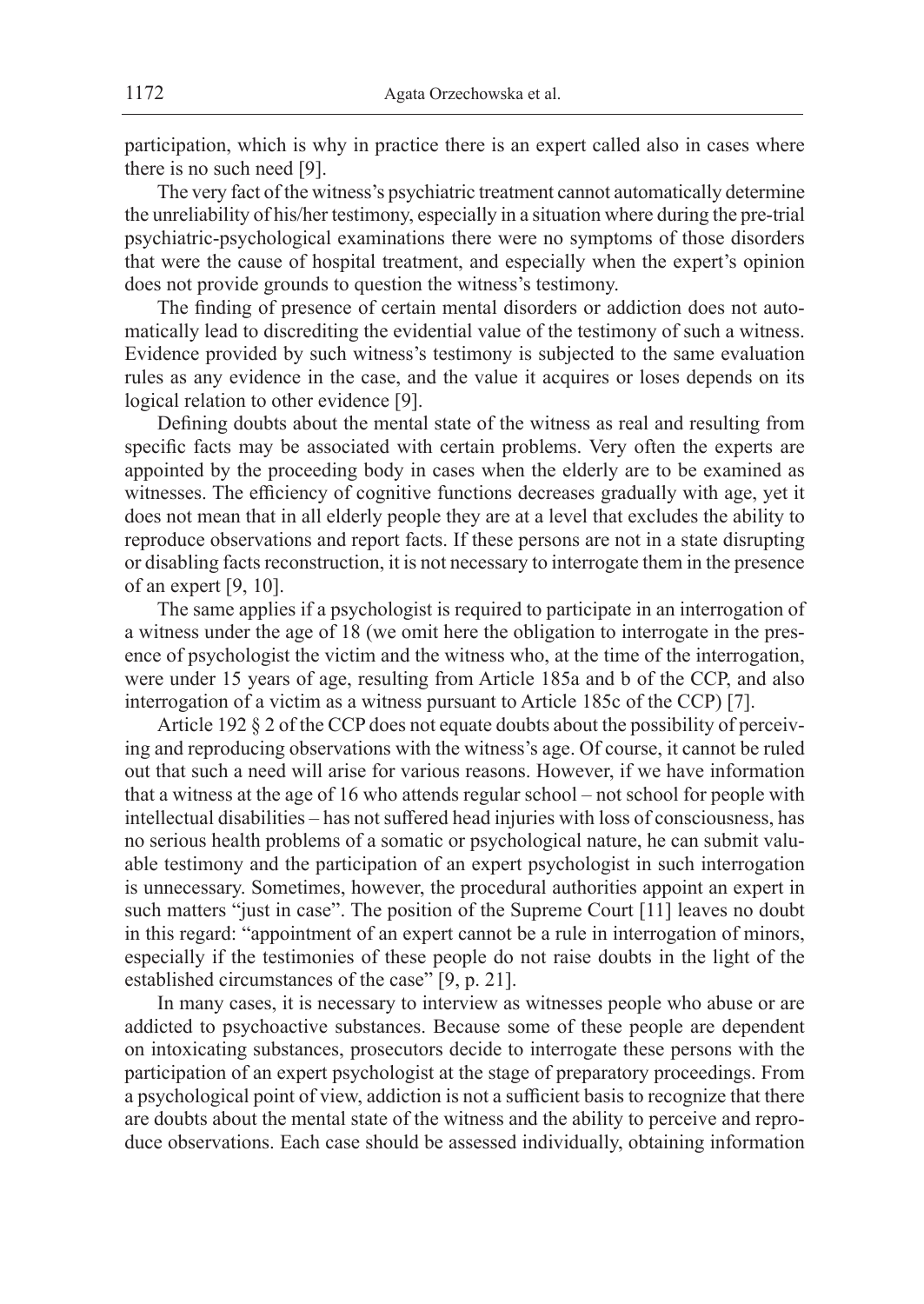on the degree of addiction, state at the time of testifying, with additional opinion of a psychiatrist acting as an expert who will assess the possibility of making testimony on a given day. It is assumed that only withdrawal syndrome or other psychopathological symptoms resulting from the use of psychoactive substances may be a reason to interrogate such a witness with the participation of an expert [9, 12].

Frequently, experts are appointed in situations when the victims present a strong emotional attitude to the case, to the perpetrator, especially in situations where family conflicts occur. The emotional way of testifying by a witness, involving, for example, the nature of a family conflict, which resulted in criminal proceedings, does not always justify doubts about the mental state of the witness or other, contained in Article 192 § 2 of the CCP, factual premises that would give the court the opportunity to order a witness to be interrogated with the participation of a medical expert or an expert psychologist.

Another circumstance that raises doubts as to the legitimacy of appointing an expert psychologist is the need of participating in the interrogation of a witness due to the fact that he/she gave contradictory testimonies. The reasons for this behavior may be various and if their source is not disruption in mental processes, there is no basis for appointing a psychologist. It happens that procedural bodies, especially courts, appoint experts in cases that have been going on for several years – witnesses after a long period of time make different testimonies and, therefore, the assessment of the evidence is difficult. In addition, the level of perceived stress by the witness affects the content of the testimony as a result of reproduction of the memory trace under the influence of fear [9].

The literature claims that in order to limit the number of interrogations of witnesses in the presence of a psychologist only to the necessary situations, it would be reasonable for the proceeding body to consult the need to interrogate a witness in the presence of an expert psychologist [13]. In addition, if the court decides to hear the witness in the presence of a psychologist, the Polish penal procedure requires the presence of an expert during the whole of his/her interrogation, not just its fragment. An expert psychologist who participates in the interrogation of a witness not only observes the course of the interrogation but has the right to ask questions regarding issues relevant to the performance of the expert's task [6].

## **Premises for interrogation of a victim under the age of 15 with the participation of a psychologist (Article 185a of the CCP)**

The Code of Criminal Procedure [7] among the procedural conditions for the interrogation of a victim with the participation of a psychologist, mentions the following circumstances:

- (1) the aggrieved party did not reach 15 years of age at the time of the interrogation;
- (2) the crime was committed with the use of violence or unlawful threat or defined in chapters XXIII (crimes against freedom), XXV (crimes against sexual freedom and decency) and XXVI (crimes against the family) of the Criminal Code;
- (3) the testimony of the victim of one of the above-mentioned offenses may be of significant importance for the resolution of the case (e.g., the victim's testimony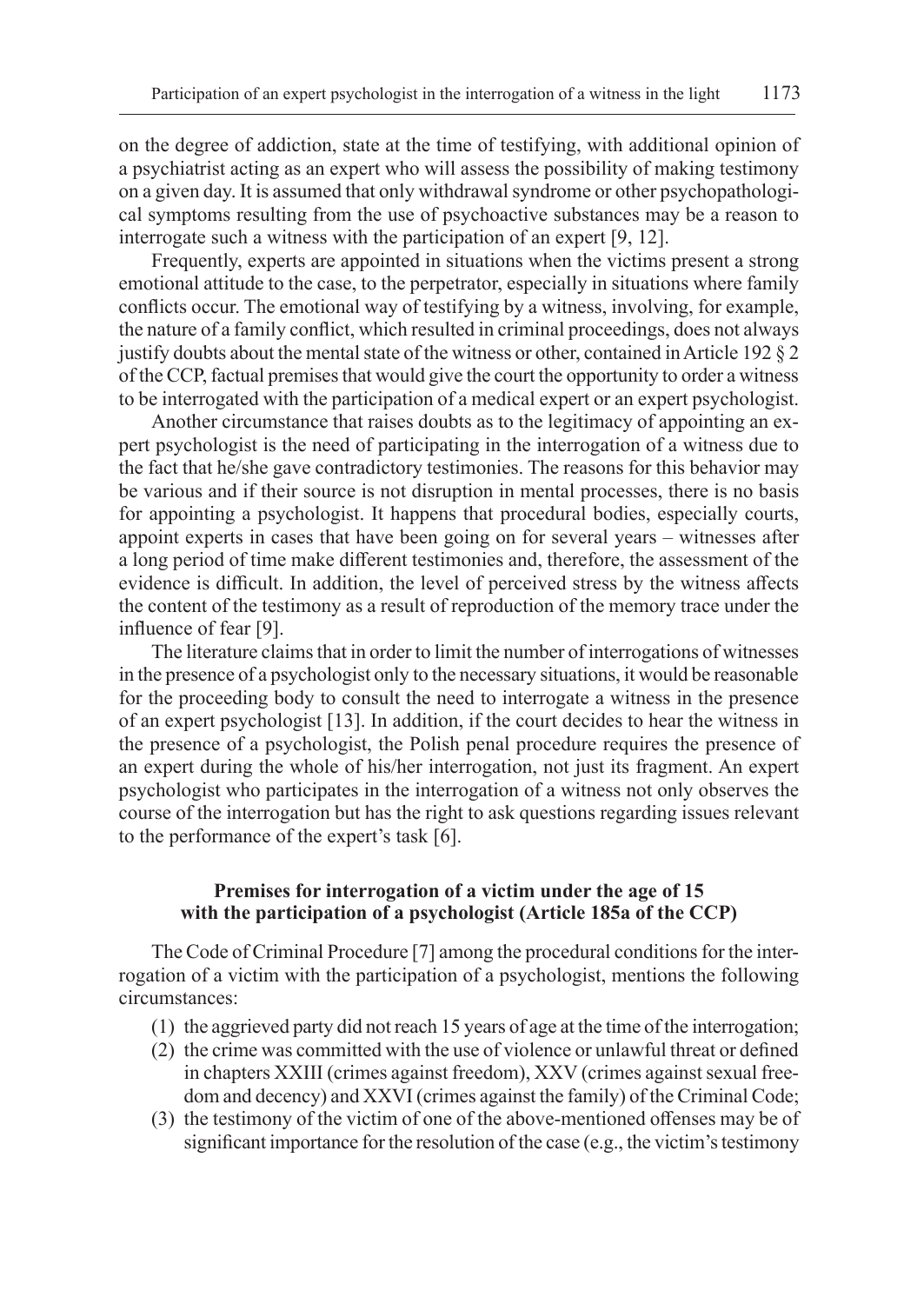will lead to the identification of the perpetrator of the prohibited act and the circumstances of its perpetration).

In matters related to offenses mentioned above, a juvenile victim who, at the time of the interrogation, is 15 years of age is interrogated in the same manner as the victim who, at the time of the interrogation, did not yet turn 15, when there is a reasonable risk that the interrogation in other conditions could have a negative effect on the witness's mental state (article 185a  $\S$  4 of the CCP). Undoubtedly, the opinion of an expert psychologist is decisive in this situation. It is worth emphasizing that the risk mentioned above must be justified, and therefore real, not just hypothetical.

Interrogation, regardless of the stage of the proceedings, is always carried out by the court. This evidentiary act at the pre-trial stage is conducted at the sitting of the court competent to proceed the case in the first instance, composed of one judge (Article 329 of the CCP). Such interrogation is carried out in the presence of an expert psychologist, which means that the absence of a psychologist during the interrogation stops the court from proceeding. During the interrogation the following persons may be present: prosecutor, defense attorney and counsel for the aggrieved party, as well as the person mentioned in Article 51 § 2 of the CCP (the closest person or the one on whom the aggrieved person is financially dependent), or an adult indicated by the aggrieved person (Article 185a § 2 of the CCP). The absence of these persons during the interrogation shall not, however, prevent the court from interrogating the witness, provided that they have been duly notified of the time and the place where he/she is to be interrogated [6, 7].

The rule is a one-time witness interrogation by a court. The CCP includes two exceptions from this principle:

- (1) significant circumstances will emerge, the clarification of which requires a re-interrogation;
- (2) re-interrogation is requested by the accused who did not have a defense attorney during the first interrogation.

To limit the number of interrogations, the legislator introduced, in Article 185a § 2 of the CCP, the obligation to appoint a public defender for a suspect (an accused) who does not have a defense attorney of his/her choice, and it is necessary to investigate the witness pursuant to Article 185a of the CCP. It should be noted, however, that a public defender can be established for a suspect, and therefore when the case is at an early stage, for example, a notification of a crime was reported and it will be necessary to hear a witness pursuant to Article 185a of the CCP before any charge of committing a crime can be made, and a necessity to hear the witness again may occur. In this state of affairs, it is necessary to postulate that the witness be interrogated in a trial pursuant to Article 185a of the CCP when the suspect is already present in the case, and who, if there is no defense attorney of his/her choice, can be appointed a public defender [7, 14].

In the judiciary, it is underlined that the suspect (accused), who did not have a defense attorney during the first interrogation of a child pursuant to Article 185a of the CCP, may legitimately demand such an interrogation to be repeated, but only on condition that the re-interrogation is not only possible due to the current mental condition of the minor, but also that the interrogation will not have a real negative impact on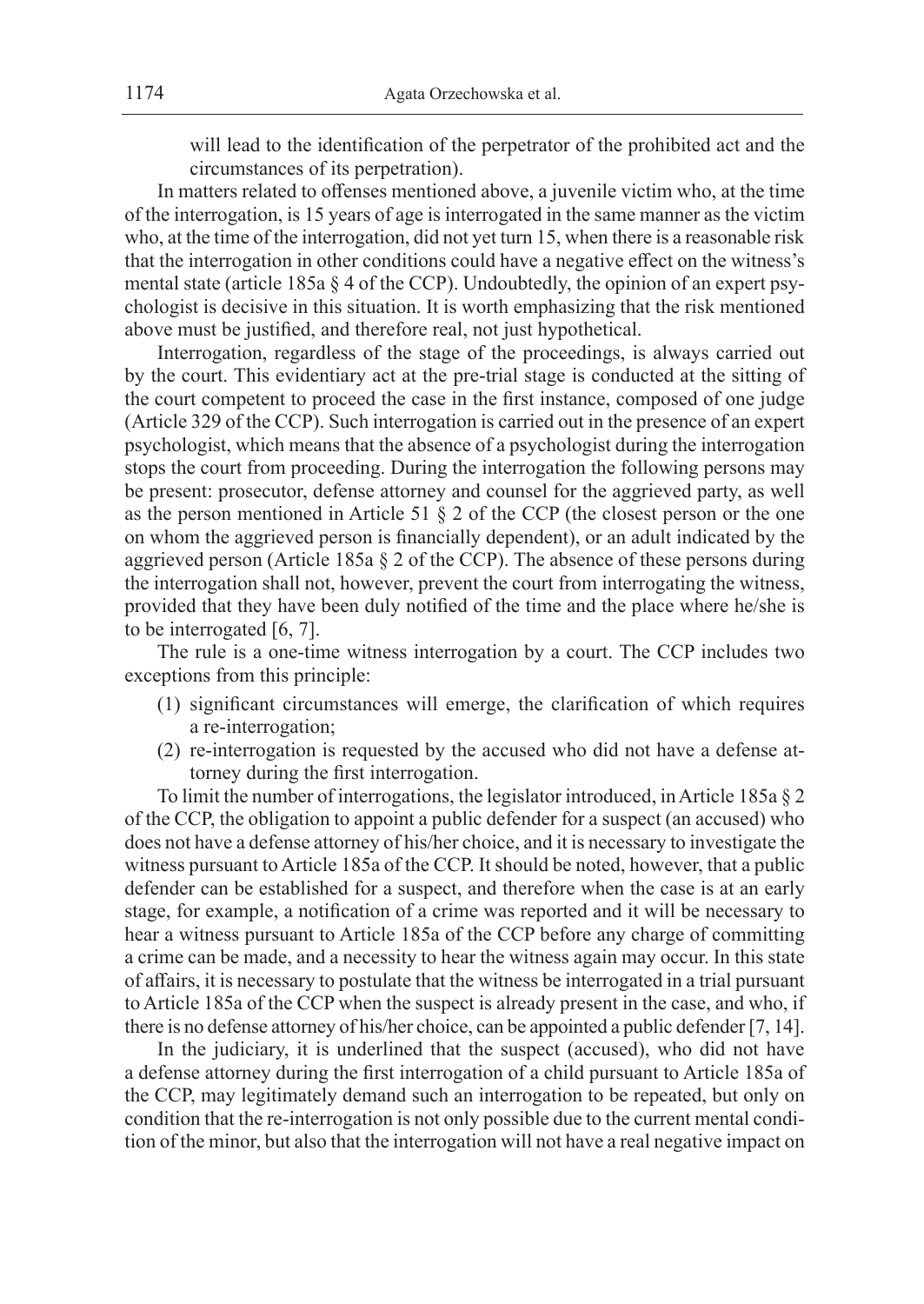his/her current mental condition [15]. The position expressed by the Supreme Court met with a critical look in the literature because the expressed view is in conflict with the grammatical interpretation of the provision of Article 185a of the CCP [16]. In our opinion, bearing in mind the best interests, which are above all the best interests of the child, the Supreme Court's view deserves approval.

Interrogation carried out pursuant to Article 185a–c of the CCP is recorded by means of an image and sound recording device (Article 147 § 2a of the CCP) [6, 14].

# **Premises for interrogation of a witness under the age of 15 (Article 185b of the CCP)**

Interrogation of a witness under the age of 15 by a court with the participation of a psychologist takes place when the following conditions are cumulatively fulfilled:

- (1) the witness at the time of the interview has not turned 15;
- (2) criminal proceedings pertain to an offense committed with the use of violence or unlawful threat or defined in chapters XXV (crimes against sexual freedom and decency) and XXVI (crimes against family) of the Criminal Code;
- (3) the witness's testimony may be of significant importance for resolving the case [7].

In matters related to the offenses mentioned above, a minor witness who at the time of the interrogation is 15 years old, is interviewed using technical devices that allow carrying out this action remotely with direct transmission of image and sound, if there is a justified risk (and therefore real, not hypothetical) that the direct presence of the suspect (accused) during the interrogation could have an embarrassing effect on the testimony of the witness or have a negative impact on his/her mental state (Article 185b § 2 of the CCP). The interrogation referred to above takes place according to the same rules as the interrogation of the victim under the age of 15. The interrogation procedures in question do not apply to a witness who cooperates in committing a prohibited act or a witness whose act is related to the act being pending (Article 185b § 3 of the CCP) [7].

The overriding purpose of applying the legal regulation contained in Article 185a and b of the CCP is – apart from the assessment of a witness and his/her testimony – limiting to an indispensable minimum the adverse impact of activities related to the participation of a minor in criminal proceedings and assisting the court in establishing a trustworthy relationship with a minor, as well as help in formulating the questions and explanations in a way that is understandable to him/her [6, 17].

# **Interrogation of the victim as a witness with the participation of an expert psychologist (Article 185c of the CCP)**

In cases of the following crimes: a) rape and extortion of sexual activity; b) sexual exploitation of insanity or helplessness; c) sexual exploitation of dependence, the interrogation of a victim who is of legal age may be carried out with the participation of an expert psychologist. At the request of the victim, however, it should be ensured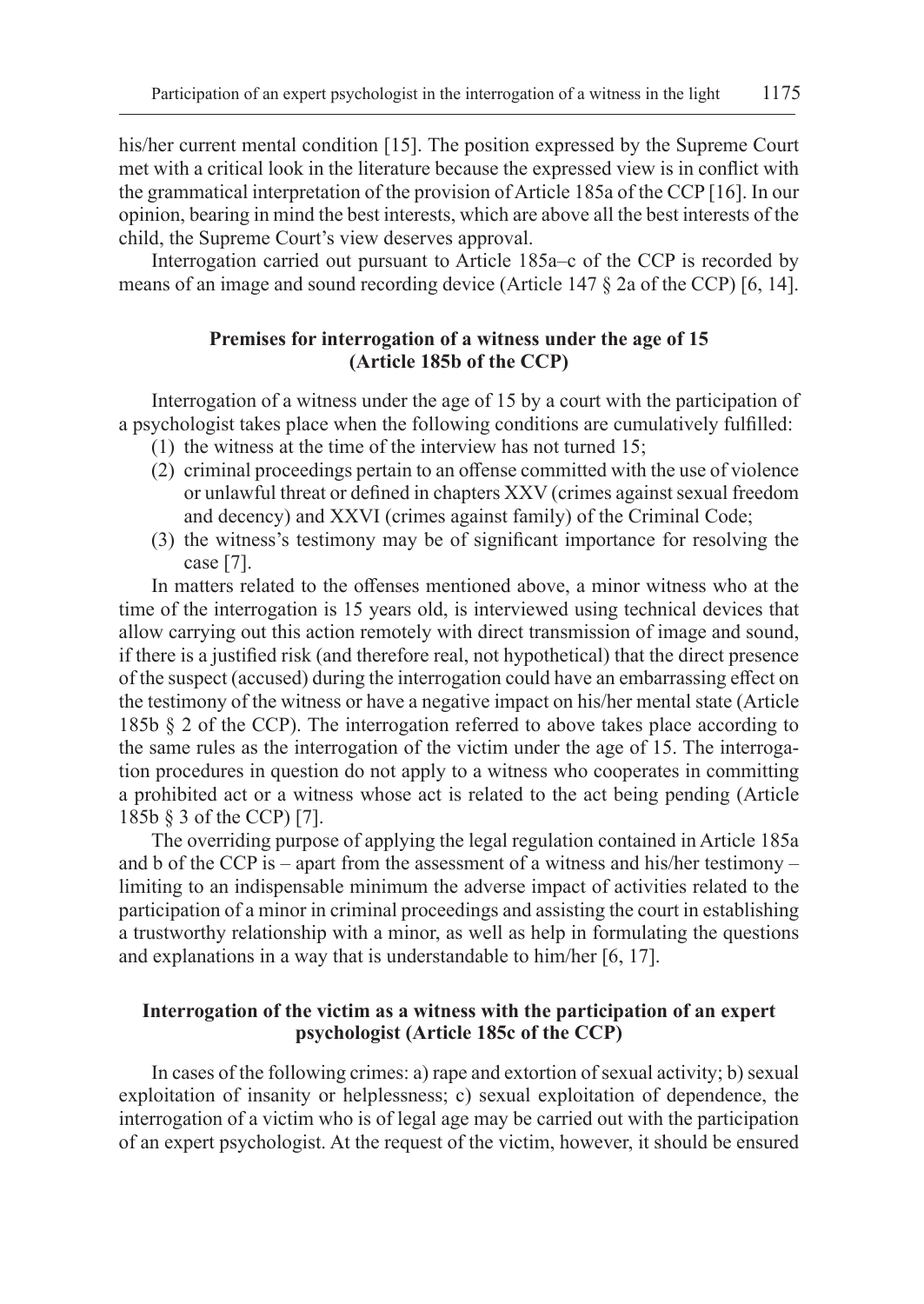that an expert psychologist is of the same sex as the victim of crime (Article 185c  $\S$ ) 4 of the CCP).

At the stage of preparatory proceedings, the court competent to hear the case in the first instance interrogates the persons referred to in Article 185a–c of the CCP at the request of the prosecutor who supervises or conducts preparatory proceedings, and also it should be considered permissible to carry out such evidence at the request of the suspect and his/her defense attorney and the aggrieved party and his/her representative, as, according to Article 315  $\S$  1 of the CCP, the suspect and his/her defense attorney as well as the aggrieved party and his/her representative may submit motions for an investigation (see Article 325a § 2 of the CCP concerning investigation) [6, 7].

# **Expectations of the proceeding body from an expert psychologist**

The task of an expert psychologist in the presence of whom the interrogation takes place, is, first of all, to answer the following questions:

- (1) Is the ability of the witness to perceive the course of the event disturbed?
- (2) Is the process of reconstructing observations disturbed in the witness? And if so, how it may affect the witness's reality perception while making testimonies?
- (3) Does the witness have a tendency to confabulate?
- (4) Does the witness, while giving evidence, remain under the influence of third parties? And which parties could possibly have influenced the witness [2, 6].

It is very important that the psychological opinion is complete, clear and internally consistent. An opinion prepared by an expert, including an expert psychologist, is considered incomplete if it does not contain an answer to all questions that have been asked to an expert by the authorized proceeding body. In order for the prepared opinion to be considered complete, it must indicate the tests and research methods used by the expert. Only the opinion prepared in such a way enables its reliable assessment by an authorized proceeding body. Limiting the expert's opinion only to the formulation of final conclusions which answer the asked questions causes that the proceeding body is deprived of the real possibility of assessing such opinion, as it does not present the expert's reasoning that led to formulate final conclusions. In the jurisprudence of the Supreme Court, it is assumed that omission of evidence relevant to the preparation of the opinion makes it incomplete, i.e., it does not take into account all circumstances relevant for resolving a particular issue [18].

In judicial decisions, it is assumed that an opinion is unclear when its wording does not allow to understand the opinions expressed in it and the way leading to the opinions, or when it contains internal contradictions and uses illogical arguments [19]. An internal contradiction of an opinion, in turn, occurs when there is a contradiction between the final conclusions of the opinion and its content, that is when the content of the opinion using logical thinking principles could in no way lead to its final conclusions [6].

Referring to the expectations concerning the preparation of an opinion by an expert psychologist, it is assumed that pursuant to Article 200 § 2 of the CCP [7] it should contain: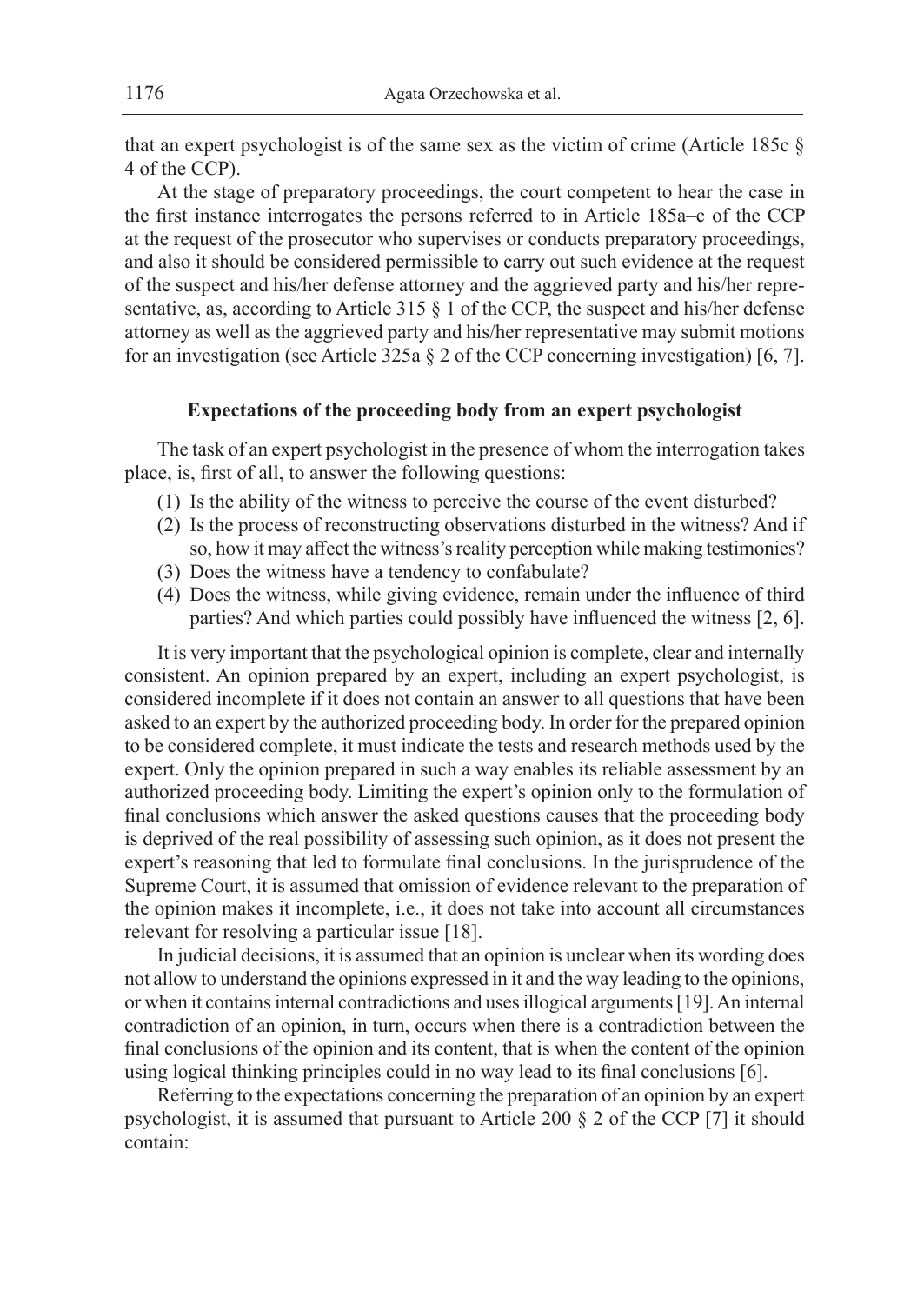- (1) name, surname, academic degree and title, specialty and professional position of the expert;
- (2) first and last names as well as other details of other persons who participated in preparing the opinion, indicating the activities carried out by each of them;
- (3) in the case of institutions' opinions also the full name and seat of the institution;
- (4) time of tests and the date of issuing the opinion;
- (5) a report on the performed activities and observations as well as conclusions based on them;
- (6) signatures of all experts who participated in issuing the opinion.

The jurisprudence rightly claims that the proceeding body cannot impose a particular test method on the expert because the decision on the selection of research methods is up to the expert and they decide which methods will be used to answer the question posed in the decision of the proceeding body [20]. In the opinion, it is not enough for the experts to present final conclusion, they should also indicate the path that led to answer the asked questions. Therefore, they should present a description of the research methods and performed tests as well as their results [21]. Non-disclosure of the applied research methods remains in contradiction with the essence of evidence from expert opinion, in which the expert refers to his/her special knowledge and information, indicates the stages of reasoning (examination, established facts), presents the premises which he/she followed when issuing an opinion (scientific concepts adopted for the interpretation of established facts). Lack of knowledge about the research methods used by the expert does not allow for full verification of the results of his/her work [22].

In practice, the most common drawbacks of a psychological opinion concern the following issues:

- (1) lack of use of the whole body of evidence gathered in a case, which has a significant impact on the content of the opinion issued by the expert;
- (2) using in the text of the opinion terminology incomprehensible to the parties of the ongoing proceedings, which may make the opinion unclear (it seems that in such a situation it would be justified to explain the meaning of the terminology incomprehensible to non-psychologists in the text of the opinion);
- (3) failure to indicate in the opinion the research methods used by the expert, the application of which led to the formulation of final conclusions (the opinion must relate in a logical manner to the content of the final conclusions);
- (4) lack of explanation in the opinion why other possible research methods have not been applied (for example: the latest research method has not been used, as it is not yet sufficiently empirically tested in terms of its credibility);
- (5) necessary documentation (e.g., medical or psychological) for issuing an opinion is collected independently by an expert psychologist, while it should be provided at the request of an expert by the proceeding body;
- (6) the prepared opinion contains an assessment of correctness of another opinion which is already included in the files, while the assessment of the credibility of the opinion is the task of the proceeding body [6].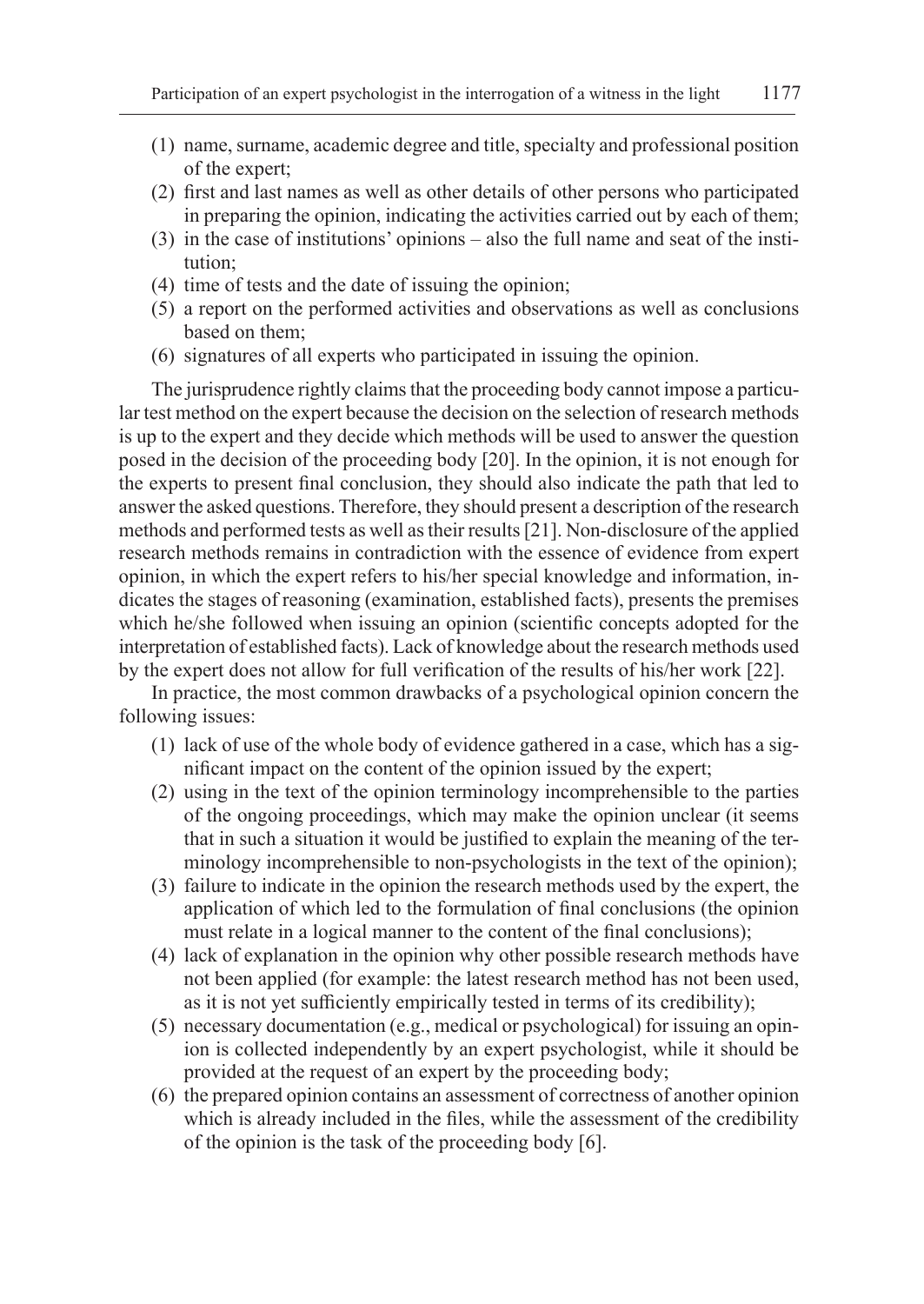# **Psychological assessment of testimonies resulting from the role of an expert psychologist**

Interrogation of a child and a person whose mental condition, mental development status, the ability to perceive or reproduce observations, are doubtful, is, next to the confrontation, to one of the most difficult procedural activities. It requires the person conducting the activity to carefully prepare for it, thoroughly learn the object of the proceedings in progress, to formulate questions as precisely as possible. It is also important to know the level of child's development, or the mental health condition of the witness, in order to formulate questions adequately to the degree of development or health condition. Polish criminal procedure does not provide an age limit for a witness and a witness can be anyone who has the ability to communicate and be in contact that makes it possible to ask questions and provide answers that are reports from the course of the incident. In this situation, expert psychologists play a very important role in the process of interrogating a child as well as a person in the case of which there are doubts about his/her mental state, state of mental development, or the ability to perceive or reproduce observations. They not only should be present during the interrogation (assisting in the process of interrogation) but also have an active role in the process of interrogation [17].

During interrogation, the psychologist plays the role of a consultant, being at the same time an assistant and acting as a professional support for the proceeding body conducting the interrogation. As mentioned before, an expert psychologist should actively participate in the interrogation and may ask questions, however, he cannot replace the proceeding body in conducting the interrogation itself. The expert psychologist not only has the right but also the obligation to get acquainted with the evidence collected in the case before the interrogation. Undoubtedly, the psychologist can be very useful in the initial phase of the interrogation when it comes to establishing contact between the interrogator and the interrogated. The psychologist can indicate the right tactics of the interrogation, give important instructions on how to formulate questions. The role of the psychologist is also to create an atmosphere conducive to giving testimony by a child or persons referred to in Article 192 § 2 of the CCP. Undoubtedly, it shall also be very useful when explaining to the witness incomprehensible issues [17].

In the literature, it is rightly indicated that during the interrogation of a witness pursuant to Article 192 § 2 of the CCP, the role of the expert who takes part in this interrogation is also watching over the health condition of the interrogated person and in the event of such necessity, the expert should request interruption of the interrogation [17].

The key problem in the psychology of witnesses' testimony is determining the credibility of testimonies not only on the basis of the analysis of witness's answers obtained by means of a specific question technique. The psychological assessment of a witness requires also the analysis of cognitive, subjective and personality determinants of the credibility of the witness's testimony. The psychological assessment of the credibility of witnesses' testimony is made on the basis of an analysis of their personality and motivations resulting from specific situations and arrangements in which a witness was in relation to the perpetrator of an offense during the criminal act [17].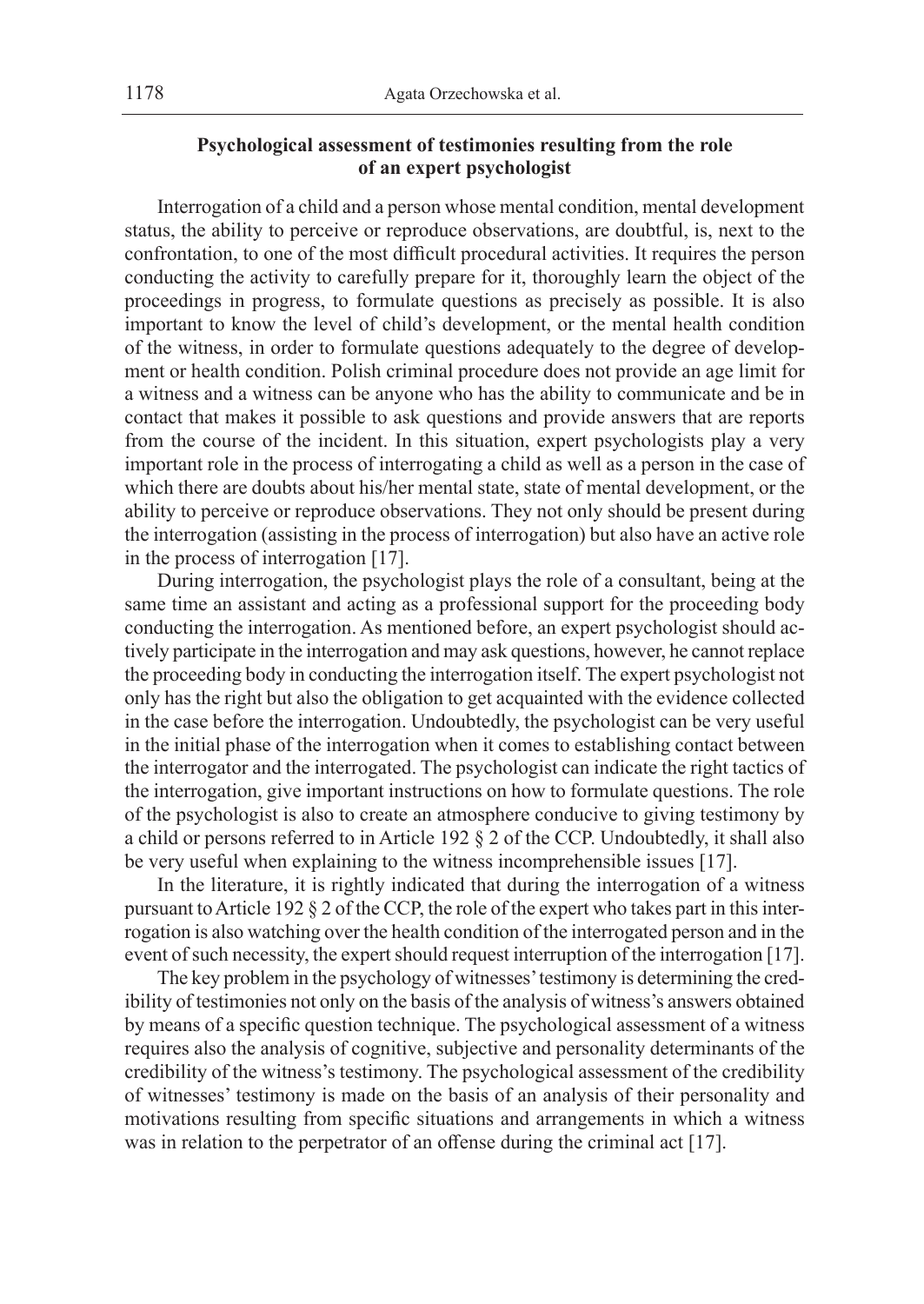In the psychological analysis of the witnesses' testimony, evidence theses are not limited to describing the intellectual capabilities of the person being examined, diagnosing his/her ability to perceive, remember and reproduce observations, determining the tendency to lie as well as social and emotional functioning. They also include issues related to the consequences of a trauma suffered as a result of the event, and the possibility of participation in subsequent procedural activities and conditions under which they might proceed [1].

The circumstance of psychological assessment of submitted testimony should always be considered individually, and the behavior of a person in a situation where testimony is given can be understood as participation in a social situation [2]. It should be emphasized that the task of a psychologist appointed on the basis of Article 192 § 2 is the presentation, after carrying out the relevant research, of opinions on the personality of the witness, and, in particular, on his/her mental development, ability to perceive or reproduce observations, while the assessment of the credibility of testimony of such a witness belongs solely to the court conducting the case. This assessment is a result of the judge's thought process and requires a decision. Assessment is an integral part of social cognition, i.e., the way people think about themselves and the social world. In this context, an expert psychologist becomes a person who, having specialist knowledge in this area, can point to the pitfalls of assessing and decision-making, and refer to the criteria of reliable testimony indicators. The psychologist 'helps' the judge by assessing whether the mental state of the witness can affect the credibility of his/her testimony [17, 23]. That is why a psychological examination of a witness is so necessary, since the participation of a psychologist in his/her interrogation is insufficient to meet the expectations of the proceeding body [6, 10].

In the subject literature, there are many theories defining the criteria for assessing the credibility of testimonies. They derive from forensic psychology, which specializes, inter alia, in interrogation techniques and the method of interpreting testimonies [24]. However, the knowledge of these theories and the signs referring to them that indicate credible testimonies should not be mythologized and thus overestimated. This knowledge should still be treated with caution and distance, without denying its minor but useful role in criminal proceedings [23]. From the psychological point of view, it is not possible to close all factors taken into account in the assessment of witnesses' testimonies, which results from the complexity of cognitive and personality functions of a human being. Psychological indicators of a lie and lying are not universal indicators [23, 24].

#### **Recapitulation**

The provisions of the Code of Criminal Procedure do not regulate in detail the issues related to the participation of an expert psychologist in the interrogation of a witness. In order to decrease the possibility of occurrence of doubts, it is necessary for the judges and prosecutors to know the specificity of the work of an expert psychologist, the scope of the expert's competence, and the methods of verifying the issued opinions. It is necessary to require from expert psychologists thorough knowledge of legal issues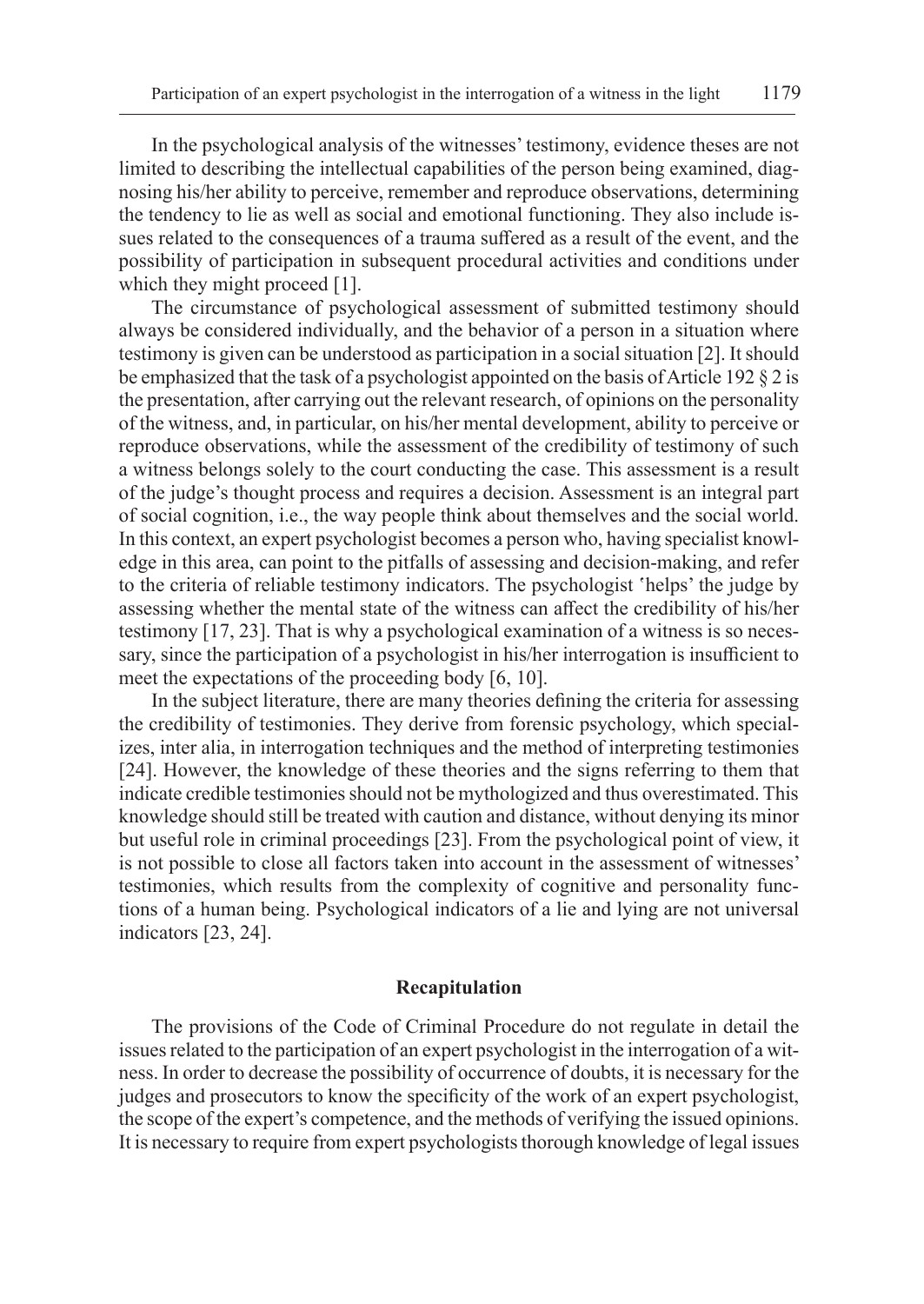necessary for providing opinions in criminal matters. Only then the evidence from the interrogation of a witness and the forensic-psychological opinion issued on this basis will provide a valuable evidence in the criminal trial.

*Declaration: Agata Orzechowska and Krzysztof Eichstaedt declare equal participation in the creation of work*

*Legal status as at 12.08.2019*

# **References**

- 1. Budzyńska A. *Psycholog w roli biegłego sądowego*. Dziecko krzywdzone. 2007; 4(21): 1–7.
- 2. Gierowski J, Jaśkiewicz-Obydzińska T, Najda M. *Psychologia w postępowaniu karnym*. Warsaw: Wolters Kluwer; 2010.
- 3. Woźniak Z. *Przesłuchanie dziecka w polskiej i niemieckiej praktyce sądowej*. Prokuratura i Prawo. 2010; 7–8: 116–132.
- 4. Girdwoyń P. *Zarys niemieckiego procesu karnego*. Bialystok: Temida 2; 2006.
- 5. Bachera E, Chmielewska H. *Dziecko zeznaje różne państwa, różne ujęcia*. Studia Prawnicze Katolickiego Uniwersytetu Lubelskiego. 2016; 1(65): 155–156.
- 6. Eichstaedt K, Gałecki P, Depko A. *Metodyka pracy biegłego psychiatry, psychologa oraz seksuologa w sprawach karnych, nieletnich oraz wykroczeń*, 3rd ed. Warsaw: Wolters Kluwer; 2017.
- 7. Act of 6 June 1997. Code of Criminal Procedure, uniform text (Dz.U. (Journal of Laws) 2018, item 1987 as amended).
- 8. Augustyniak B, Eichstaedt K, Kurowski M, Świecki D. *Kodeks postępowania karnego*, vol. 1, 4th ed. Warsaw: Wolters Kluwer; 2018.
- 9. Paszek K, Pawelec K. *Udział biegłego psychologa w przesłuchaniu świadka*. Prokuratura. 2011; 4: 20–26.
- 10. Gierowski J. *Status biegłego psychologa w procesie sądowym*. Palestra. 1998; 42/9–10 (489–490): 24–32.
- 11. Decision of the Supreme Court of 28 June 2007, file No. II KK 389/06.
- 12. Decision of the Supreme Court of 28 April 2016, file No. II KK 79/15, LEX No. 2044473.
- 13. Friedrich W. *Zakres badań psychologicznych przeprowadzanych w związku z przesłuchaniem w trybie art. 185a–185c k.p.k. na tle uwag ogólnych dotyczących przesłuchania świadków*. Przegląd Sądowy. 2019; 5: 57–72.
- 14. Paprzycki LK. *Problematyka psychiatryczna i psychologiczna w prawie i postępowaniu karnym: granice kompetencji biegłych i organów procesowych*. Chowanna. 2011; 2: 99–130.
- 15. Decision of the Supreme Court of 4 April 2018, file No. III KK 362/17, Lex No. 2495928.
- 16. Rogoziński P. *Glosa do postanowienia SN z dnia 4 kwietnia 2018 r., III KK 362/17*. Orzecznictwo Sądów Polskich. 2019; 3: item 28.
- 17. Gruza E. *Psychologia sądowa dla prawników*. Warsaw: Wolters Kluwer; 2017.
- 18. Decision of the Supreme Court of 9.05.1988, file No.II KR 96/88. OSNKW. 1988; 9–10: item 72.
- 19. Decision of the Supreme Court of 1.09.1975, file No. Z 24/75. OSNKW. 1975; 12: item 172.
- 20. Decision of the Supreme Court of 20.02.2014, file No.V KK 375/13. Krakowskie Zeszyty Sądowe. 2014; 6: item 45.